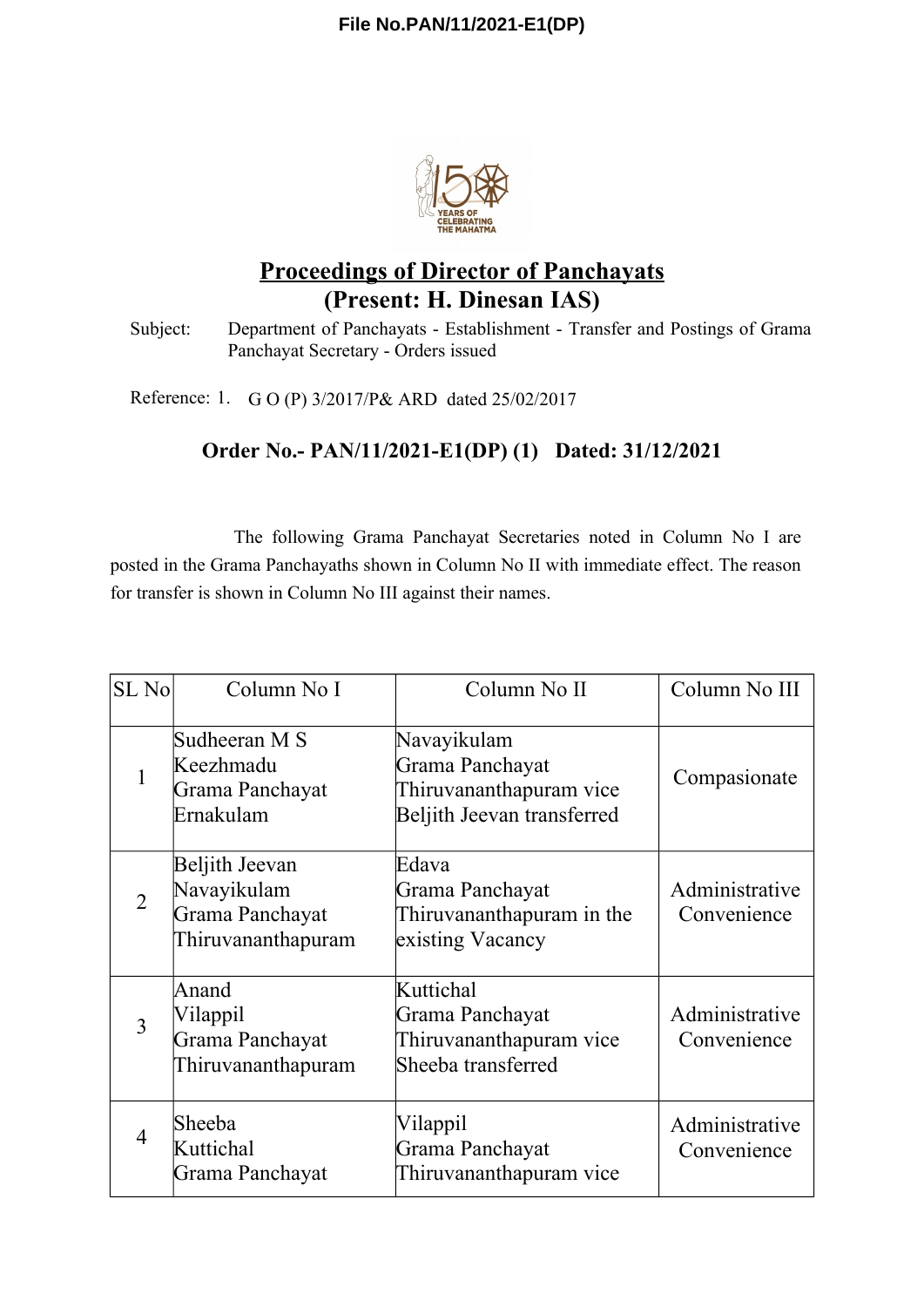|                | Thiruvananthapuram                                                       | <b>Anand transferred</b>                                                                 |           |
|----------------|--------------------------------------------------------------------------|------------------------------------------------------------------------------------------|-----------|
| 5              | Prem Sankar S<br>Mylom<br>Grama Panchayat<br>Kollam                      | Thekkum Bhagam<br>Grama Panchayat Kollam in<br>the existing Vacancy                      | Request   |
| 6              | B Rekha<br>Panmana<br>Grama Panchayat<br>Kollam                          | Alappad<br>Grama Panchayat Kollam in<br>the existing Vacancy                             | Request   |
| $\overline{7}$ | Vikraman Pillai<br>Aryankavu<br>Grama Panchayat<br>Kollam                | Elamadu Grama Panchayat<br>Kollam in the existing<br>Vacancy                             | Request   |
| 8              | Sajeev K<br>Chirakkara<br>Grama Panchayat<br>Kollam                      | Chathannur<br>Grama Panchayat Kollam in<br>the existing Vacancy                          | Request   |
| 9              | Marylatha<br>Thevalakkara<br>Grama Panchayat<br>Kollam (On Leave)        | Panmana<br>Grama Panchayat Kollam<br>vice B Rekha transferred                            | Reposting |
| 10             | Muhammed Risa A<br>Chittar<br>Grama Panchayat<br>Pathanamthitta          | Aryankavu Grama Panchayat<br>Kollam vice Vikraman Pillai<br>transferred                  | Queue     |
| 11             | Ajithkumar V R<br>Munnar                                                 | Chirakkara<br>Grama Panchayat Kollam<br>Grama Panchayat Idukki vice Sajeev K transferred | Queue     |
| 12             | Lalsingh S<br>Bisonvalley<br>Grama Panchayat Idukki the existing Vacancy | Kundara<br>Grama Panchayat Kollam in                                                     | Queue     |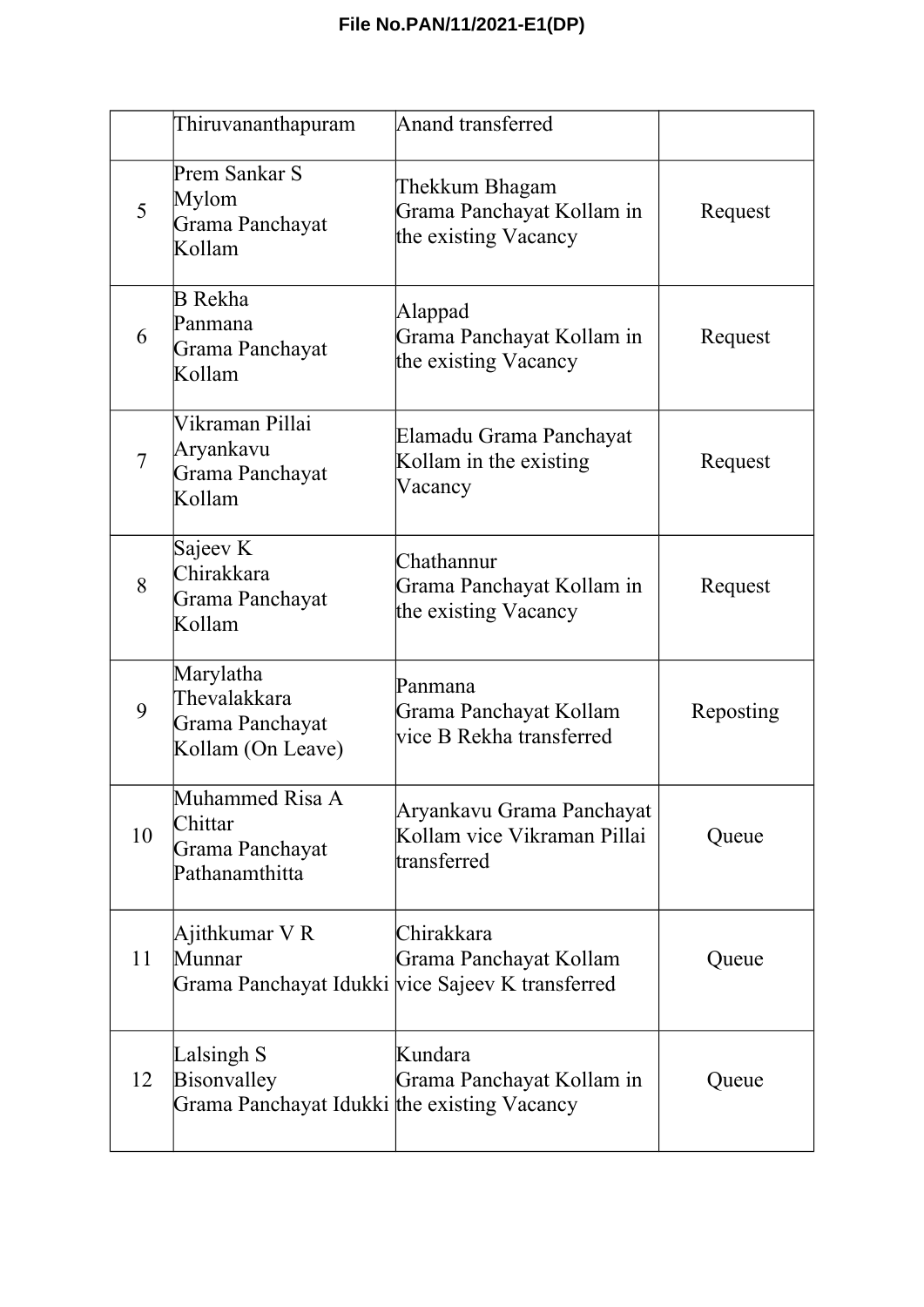| 13 | Louji M Nair<br>Muttam<br>Grama Panchayat Idukki transferred              | Mylom Grama Panchayat<br>Kollam vice Prem Sankar S                              | Queue                         |
|----|---------------------------------------------------------------------------|---------------------------------------------------------------------------------|-------------------------------|
| 14 | Jayan Jhony<br>Thenkara<br>Grama Panchayat<br>Palakkad                    | Vadasserikkara<br>Grama Panchayat<br>Pathanamthitta in the LPR<br>Vacancy       | Queue                         |
| 15 | R Rajesh<br>Pookottoor<br>Grama Panchayat<br>Malappuram                   | Chittar<br>Grama Panchayat<br>Pathanamthitta in the existing<br>Vacancy         | Queue                         |
| 16 | Gopakumar A<br>Mankulam<br>Grama Panchayat Idukki in the existing Vacancy | Mararikulam South<br>Grama Panchayat Alappuzha                                  | Queue                         |
| 17 | Shyni M S<br>Thazhekodu<br>Grama Panchayat<br>Malappuram                  | Kanakkary<br>Grama Panchayat Kottayam<br>in the LPR Vacancy                     | Request                       |
| 18 | Mini Murali<br>Kooropada<br>Grama Panchayat<br>Kottayam                   | Pallickathodu<br>Grama Panchayat Kottayam<br>vice Sonia P Mathew<br>transferred | Request                       |
| 19 | Sonia P Mathew<br>Pallickathodu<br>Grama Panchayat<br>Malappuram          | Kooropada<br>Grama Panchayat Kottayam<br>vice Mini Murali transferred           | Administrative<br>Convenience |
| 20 | Sahajan K N<br>Adimali<br>Grama Panchayat Idukki<br>(On Leave)            | Munnar<br>Grama Panchayat Idukki vice<br>Ajithkumar V R transferred             | Reposting                     |
| 21 | Navas B<br><b>Belloor Grama</b><br>Panchayat                              | Keezhmadu<br>Grama Panchayat Ernakulam<br>vice Sudheeran M S                    | Request                       |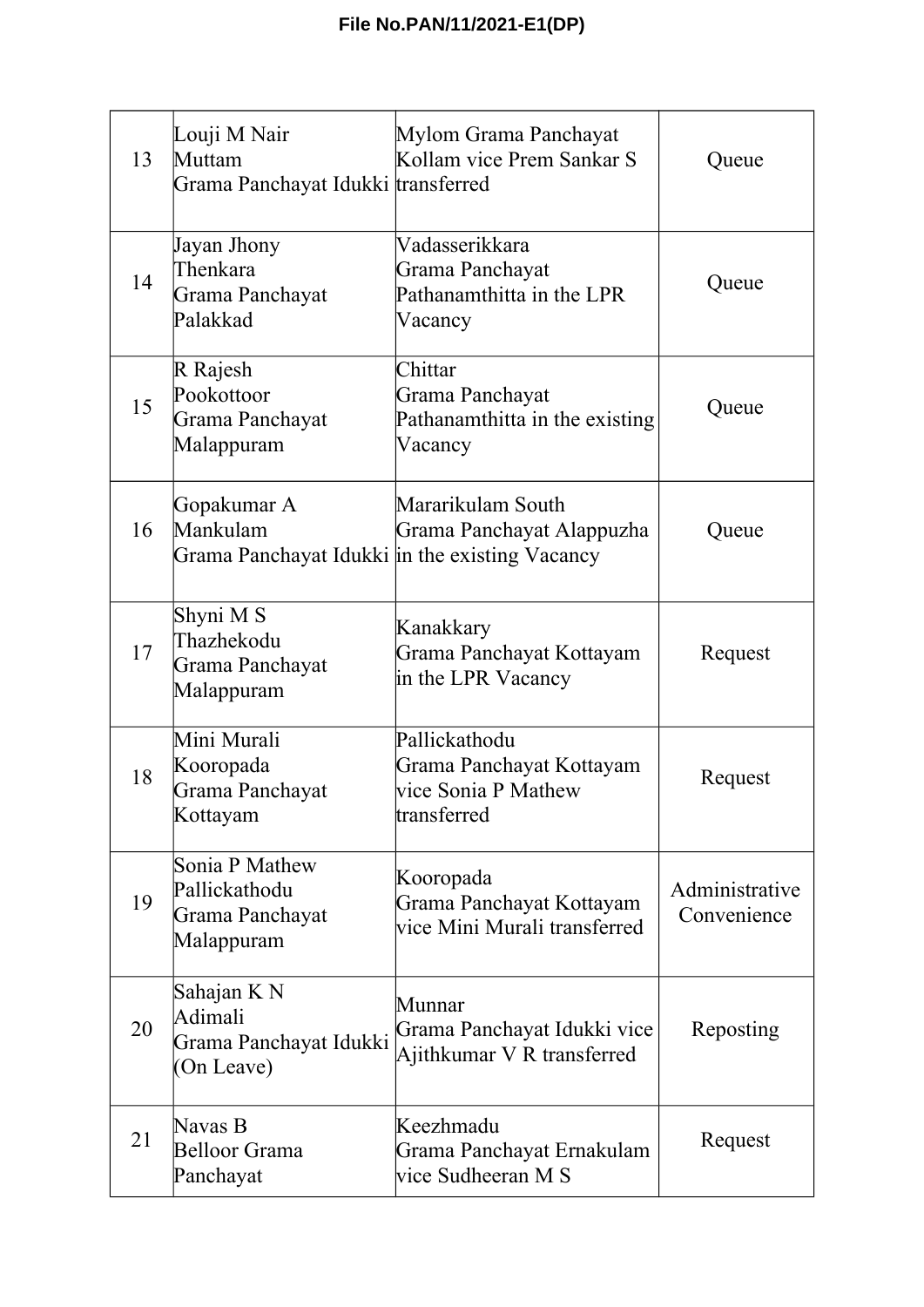|    | Kasargod                                                                                                                                    | transferred                                                                 |                               |
|----|---------------------------------------------------------------------------------------------------------------------------------------------|-----------------------------------------------------------------------------|-------------------------------|
| 22 | Gayathri M V<br>Edapatta Grama<br>Panchayat<br>Malappuram                                                                                   | Njarakkal<br>Grama Panchayat Ernakulam<br>in the existing leave vacancy     | Request                       |
| 23 | N Bency<br>O/O Deputy Director of Kuzhippilly<br>Panchayats<br>Ernakulam u/o Thennala vice Sanjay Prabhu D<br>Grama Panchayat<br>Malappuram | Grama Panchayat Ernakulam<br>transferred                                    | Request                       |
| 24 | A V Shajan<br>Ayyampuzha Grama<br>Panchayat<br>Ernakulam (On Leave)                                                                         | Nayarambalam<br>Grama Panchayat Ernakulam<br>vice Manoj K V transferred     | Reposting                     |
| 25 | T S Prasad<br>Vadakkekkara Grama<br>Panchayat<br>Ernakulam (On Leave)                                                                       | Sreemoolanagaram<br>Grama Panchayat Ernakulam<br>vice S G Meena transferred | Reposting                     |
| 26 | V H Habeeb<br>Mattathur Grama<br>Panchayat<br>Thrisur                                                                                       | Alagappanagar<br>Grama Panchayat Thrisur<br>vice Salini transferred         | Administrative<br>Convenience |
| 27 | Salini M<br>Alagappanagar Grama<br>Panchayat<br>Thrisur                                                                                     | Mattathur<br>Grama Panchayat Thrisur<br>vice V H Habeeb transferred         | Administrative<br>Convenience |
| 28 | Mini C S<br>Mannur Grama<br>Panchayat<br>Palakkad                                                                                           | Kongad<br>Grama Panchayat Palakkad<br>in the existing Vacancy               | Request                       |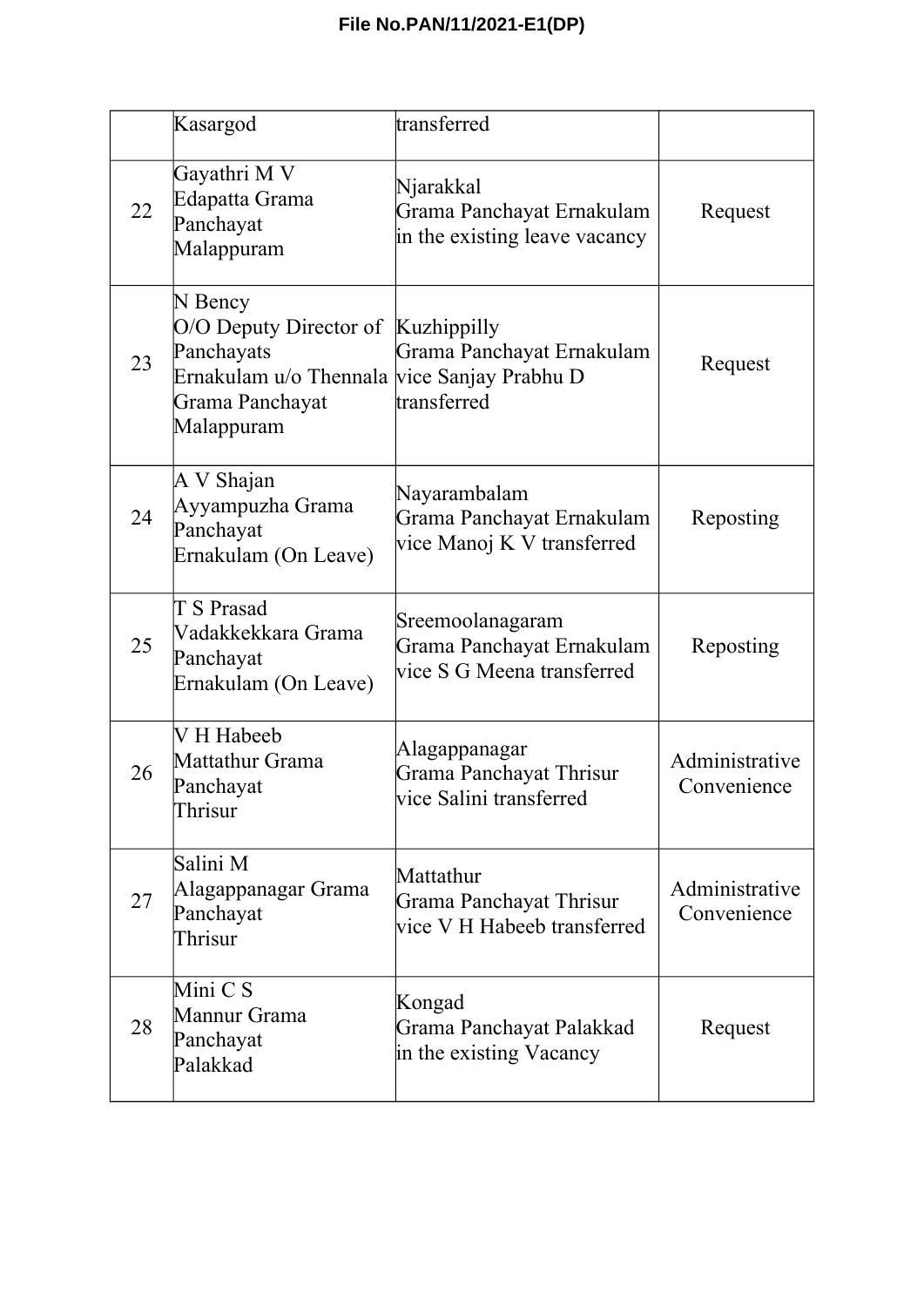| 29 | G S Biji<br>Pallikkal Grama<br>Panchayat<br>Pathanamthitta u/o<br><b>Posting Changaroth</b><br>Grama Panchayat<br>Kozhikodu | Mannur<br>Grama Panchayat Palakkad<br>vice Mini C S transferred             | Request                       |
|----|-----------------------------------------------------------------------------------------------------------------------------|-----------------------------------------------------------------------------|-------------------------------|
| 30 | Harimohan<br>Unnikrishnan<br>Thachampara Grama<br>Panchayat<br>Palakkad (On Leave)                                          | Thenkara Grama Panchayat<br>Palakkad vice Jayan Jhony<br>Transferred        | Reposting                     |
| 31 | Anupama A<br>Puthunagaram Grama<br>Panchayat<br>Palakkad                                                                    | Vadavannur<br>Grama Panchayat Palakkad<br>vice Jayasree Naik<br>Transferred | Request                       |
| 32 | Jayasree Naik<br>Vadavannur Grama<br>Panchayat<br>Palakkad                                                                  | Puthunagaram<br>Grama Panchayat Palakkad<br>vice Anupama Transferred        | Administrative<br>Convenience |
| 33 | Shaji R S<br>Pudur Grama Panchayat<br>Palakkad                                                                              | Pookottoor<br>Grama Panchayat<br>Malappuram vice Rajesh R<br>transferred    | Request                       |
| 34 | D Noushadali<br>Chaliyar Grama<br>Panchayat<br>Malappuaram                                                                  | Moothedam<br>Grama Panchayat<br>Malappuram in the existing<br>Vacancy       | Request                       |
| 35 | Swapnesh C P<br>Chelambra Grama<br>Panchayat<br>Malappuaram                                                                 | Narikuni<br>Grama Panchayat Kozhikodu<br>in the existing Vacancy            | Request                       |
| 36 | Favas Shemeem T K<br>Ulliyeri Grama<br>Panchayat<br>Kozhikodu                                                               | Karasseri<br>Grama Panchayat Kozhikodu<br>in the existing Vacancy           | Request                       |